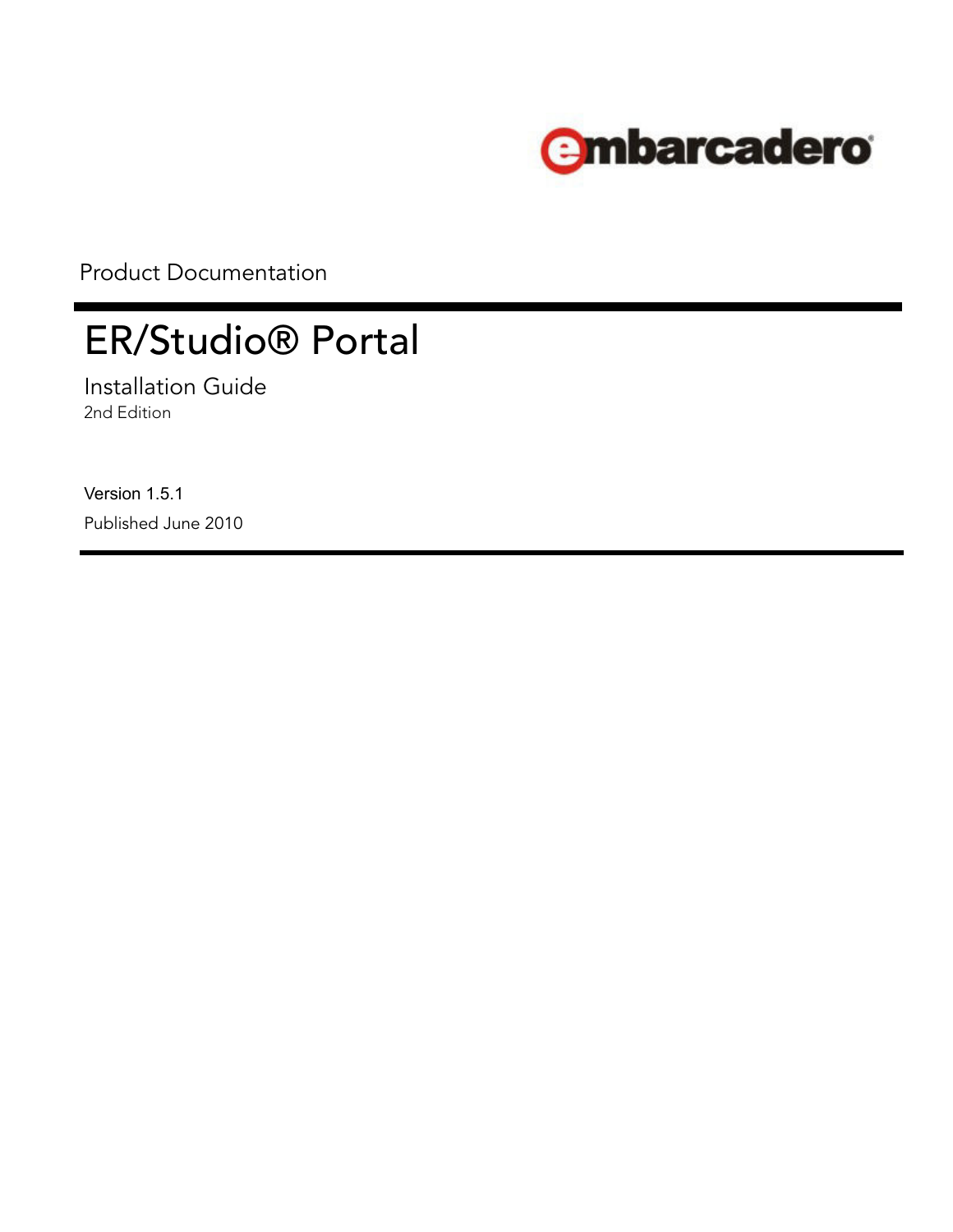© 2010 Embarcadero Technologies, Inc. Embarcadero, the Embarcadero Technologies logos, and all other Embarcadero Technologies product or service names are trademarks or registered trademarks of Embarcadero Technologies, Inc. All other trademarks are property of their respective owners.

Embarcadero Technologies, Inc. is a leading provider of award-winning tools for application developers and database professionals so they can design systems right, build them faster and run them better, regardless of their platform or programming language. Ninety of the Fortune 100 and an active community of more than three million users worldwide rely on Embarcadero products to increase productivity, reduce costs, simplify change management and compliance and accelerate innovation. The company's flagship tools include: Embarcadero® Change Manager™, CodeGear™ RAD Studio, DBArtisan®, Delphi®, ER/Studio®, JBuilder® and Rapid SQL®. Founded in 1993, Embarcadero is headquartered in San Francisco, with offices located around the world. Embarcadero is online at www.embarcadero.com.

June 8, 2010

**CORPORATE HEADQUARTERS EMEA HEADQUARTERS ASIA-PACIFIC HEADQUARTERS** 100 CALIFORNIA STREET 12TH FLOOR SAN FRANCISCO, CALIFORNIA 94111 USA

YORK HOUSE 18 YORK ROAD MAIDENHEAD, BERKSHIRE SL6 1SF, UNITED KINGDOM

L7. 313 LA TROBE STREET MELBOURNE VIC 3000 AUSTRALIA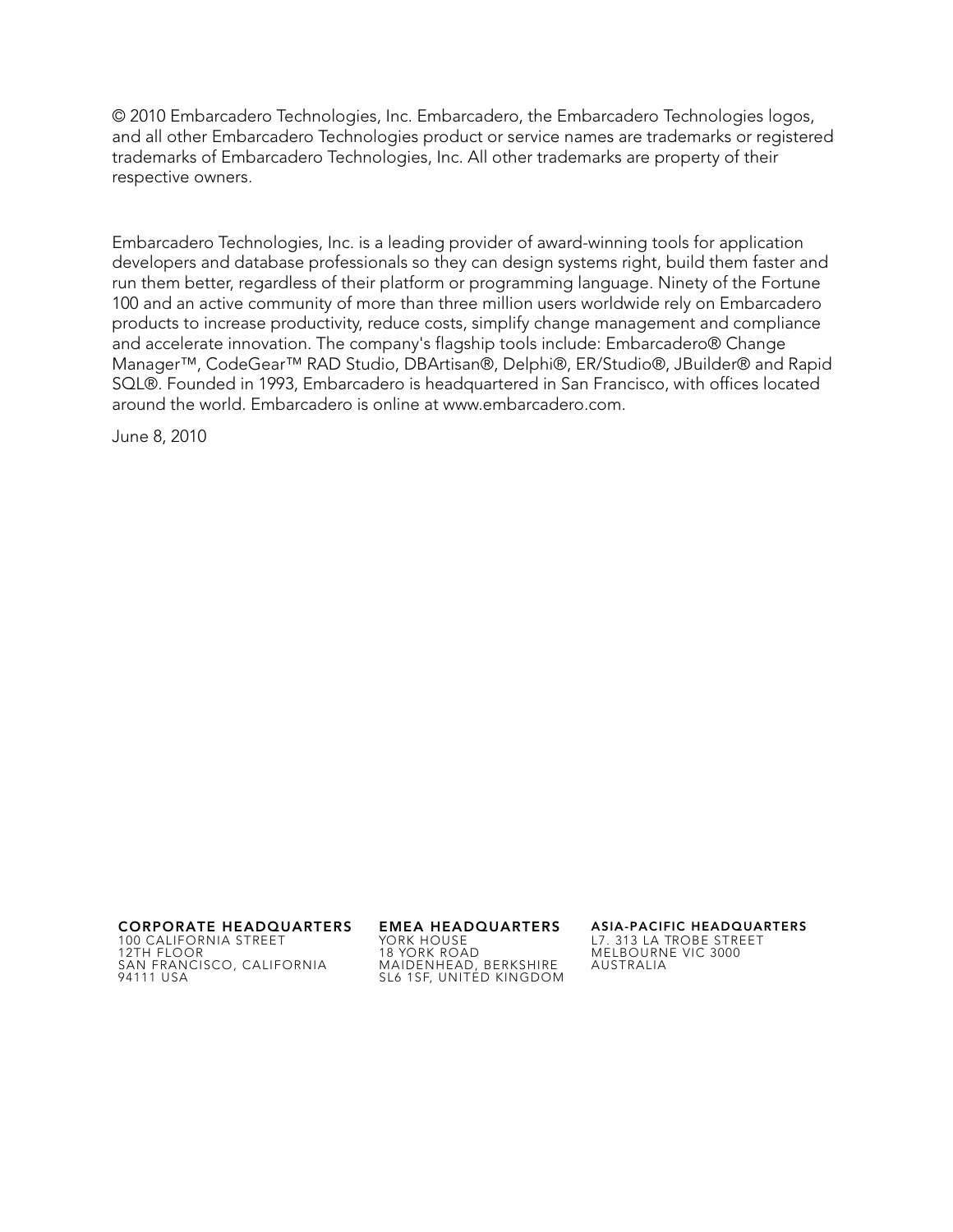# **Contents**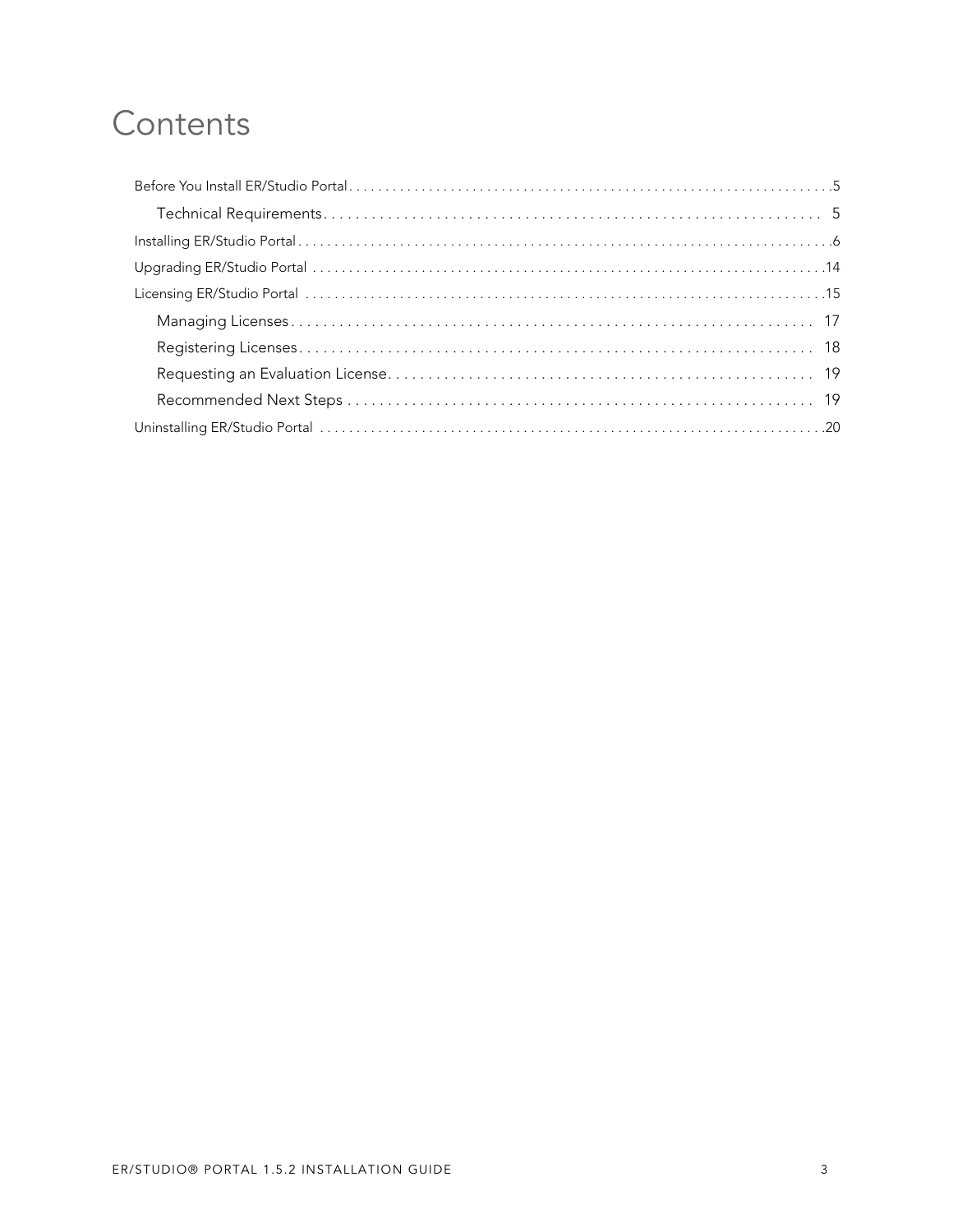CONTENTS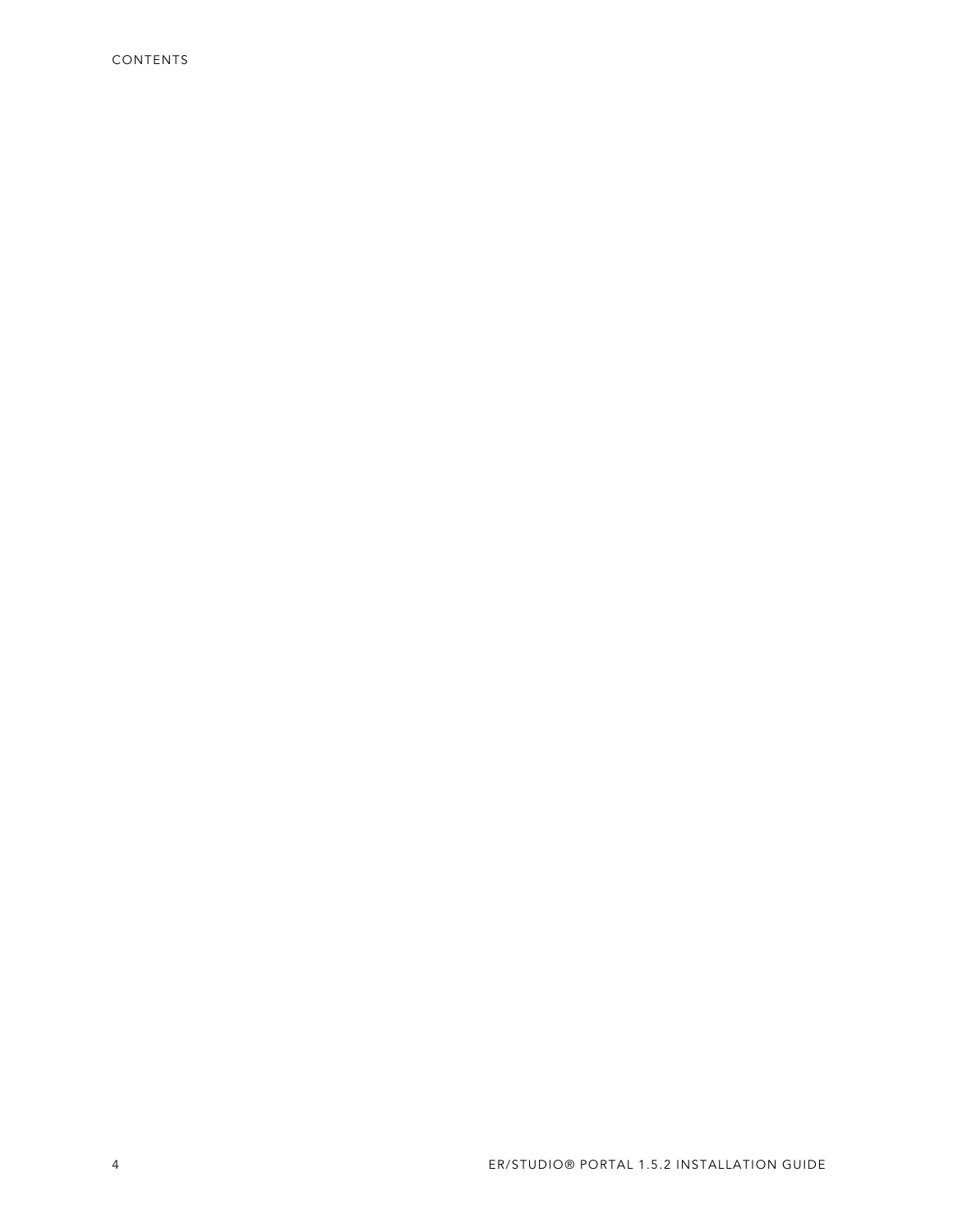# <span id="page-4-0"></span>BEFORE YOU INSTALL ER/STUDIO PORTAL

This section covers the installation requirements for the Embarcadero's ER/Studio Portal. Before installing ER/Studio Portal ensure your system meets the application minimum technical requirements of the application.

# <span id="page-4-1"></span>TECHNICAL REQUIREMENTS

ER/Studio Portal is a 32-bit application that runs in a Microsoft Windows environment. Before installing ER/Studio Portal, verify that your environment meets the hardware and operating system requirements.

## HARDWARE REQUIREMENTS

The minimum recommended hardware requirements:

| Hardware   | Minimum Requirement                                                                                                               |
|------------|-----------------------------------------------------------------------------------------------------------------------------------|
| <b>CPU</b> | Pentium Class 4-CPU or higher                                                                                                     |
| <b>RAM</b> | 3 GB minimum                                                                                                                      |
| Disk Space | Hard Drive space - 300 MB minimum for installation                                                                                |
| DVD Reader | Required to install from Distribution media, not necessary when<br>downloading installation executables from www.embarcadero.com. |

## SUPPORTED DATABASE PLATFORMS

The Reporting Repository is the database the portal uses to store the information it gathers from the ER/Studio Repository. The Solution Repository is the location where the reports from previous queries and the metadata they rely on is stored and maintained.

The supported database platforms for the Reporting and Solution databases are listed below:

- Oracle 9i, 10g, and 11g
- IBM DB2 UDB 8.x and 9.x Server
	- **NOTE:** Before installing the portal on the DB2 platform, you must first create the reporting and solution databases. Allocate at least 16k for the size of the page, user tablespace, and system temp tablespace.
- Microsoft SOL Server 2000 and 2005

## OPERATING SYSTEM REQUIREMENTS

ER/Studio Portal requires the following operating system environment: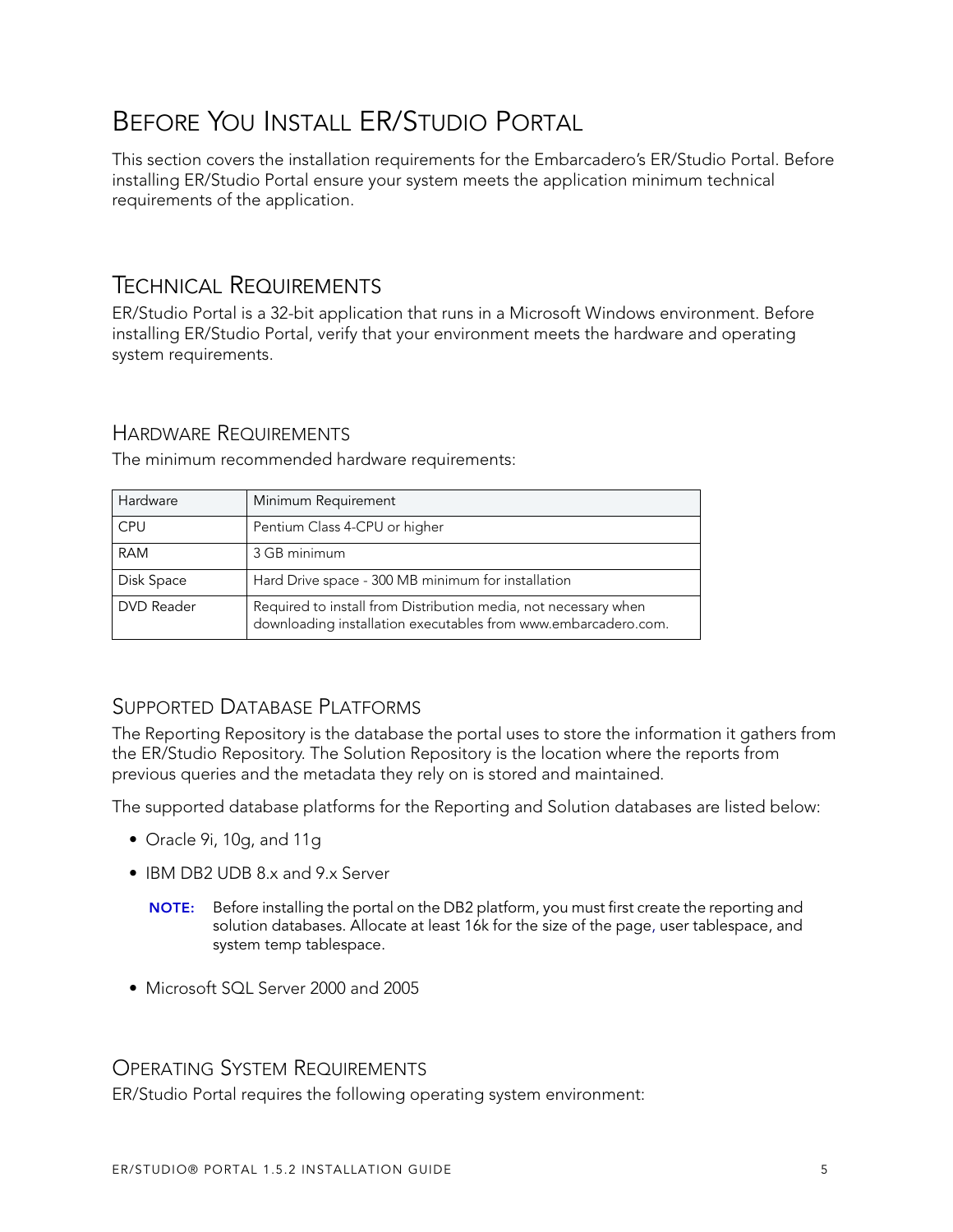- Microsoft Windows 2003 Server (32-bit only)
- Microsoft Windows 2008 Server
	- **NOTE:** We recommend that the reporting and solution databases be put on a separate machine from the one running the ER/Studio Repository database. The ideal setup would be if the portal application server is put on the same machine as the ER/Studio Repository server, as long as it has enough RAM.
- An available TCP/IP port. The default is 80. However, if it is already in use by another application, use an unused port between 0 and 65535. For more details, see *"Installation* [Wizard - Host and Port for ER/Studio Portal Tomcat Server" on page 8](#page-7-0).
	- **NOTE:** FOR TESTING PURPOSE ONLY: The Portal will run on Windows XP and Windows 7 but this is not recommended for an operational system. If installing on Windows 7 you need to run the installer in Windows XP or Windows Vista compatability mode.

#### <span id="page-5-1"></span>**Client System Requirements**

• Mozilla Firefox 2.0 (or later), Microsoft Internet Explorer 6.0 (or later), Netscape 7.2 (or later), and Safari 1.0.

# <span id="page-5-0"></span>INSTALLING ER/STUDIO PORTAL

The ER/Studio Portal wizard-based installer guides you quickly through the installation process. This section describes installation prerequisites and the Installation Wizard. It also covers some basic decisions you must make during installation.

You must have administrative privileges to run the install. To complete the installation, you need to complete each panel of the Installation Wizard.

The Installation Wizard is a multi-panel wizard whose primary function is to install ER/Studio Portal, along with other third-party software that it is dependent upon, such as Pentaho BI Platform and Apache Tomcat.

In this installation you are setting up access to the ER/Studio Repository and the Reporting and Solution Repositories.

#### **Installation Wizard - Welcome**

To start the installation process:

- 1 Download the zip file from the web page to your local hard drive.
- 2 Unzip the installation file.
	- **NOTE:** The ER/Studio Repository server and the database servers to be used for the reporting and solution repositories must be running before installing ER/Studio Portal.
- 3 Double-click **setupwin32.exe** and the InstallShield Wizard dialog is displayed.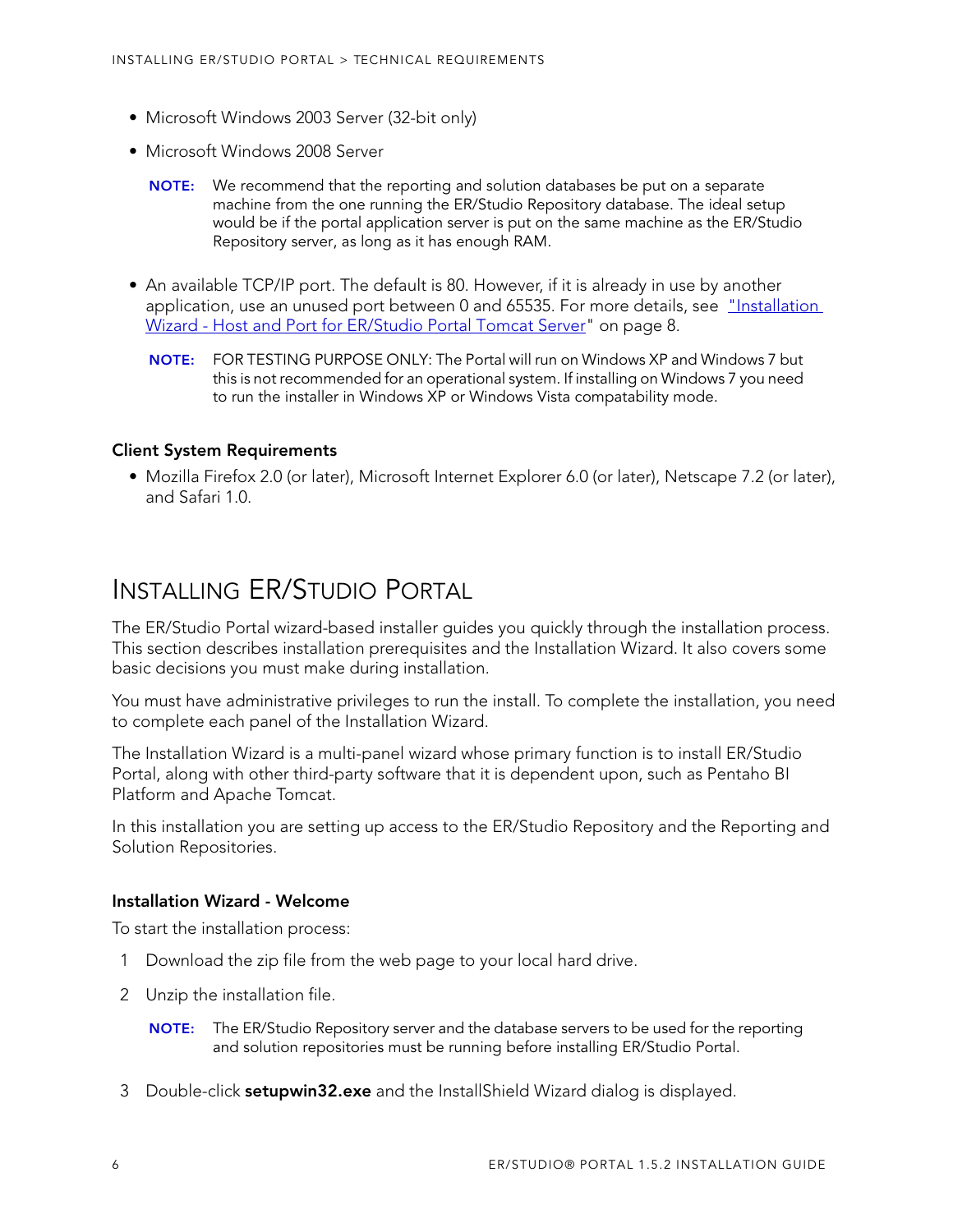- 4 Click Next to open the Software License and Support Agreement panel.
	- **NOTE:** There may be a slight delay between when you double-click the file and when the InstallShield wizard opens.

The Welcome panel of the Installation Wizard offers introductory information.

**NOTE:** Do not install the Portal on a system where ER/Studio Data Architect or ER/Studio Business Architect, or a previous version of the Portal is installed. If the Portal installer detects an installation of any of these applications, you must exit the wizard and uninstall these applications before proceeding.

#### **Installation Wizard - Software License and Support Agreement**

The Software License and Support Agreement panel of the Installation Wizard displays the Embarcadero Technologies license agreement. You must accept the agreement to proceed with the installation.

1 Click I accept the terms of the license agreement option and then click Next to open the Directory Panel.

#### **Installation Wizard - Directory**

- 1 Choose the destination directory where you want to install ER/Studio Portal.
	- **NOTE:** If the selected directory contains other files, an error dialog appears. The installation cannot continue unless the destination directory is empty. Click **OK** to close the dialog and ensure that the selected directory is empty.
- 2 Optional. If you want users to be able to send results of searches and reports to an email address, click **Enable sending of Email**. You can also enable email through the configuration manager, which is described in the "Administrator's Guide" section of the online help. Additional fields appear on this page of the installer where you must specify the following:

#### **Enable sending of Email**

- **Host**: The value in the Host field must be the host name of the email server; such as MSMAILOW01; the fully qualified network name, such as MSMAILOW01.embarcadero.com; or the IP address of the email server, such as 10.10.23.281.
- **Port**: The port number the email server host is listening on. The default is 25.
- **From Address**: The email address you want to use as the originator of emails sent from the Portal application. You may want to set up a special email address on your email server for just this purpose.

You will also have the option to use Authenticated SMTP (Simple Mail Transfer Protocol). If you select this option, more fields appear for you to specify the particulars of the SMTP sever.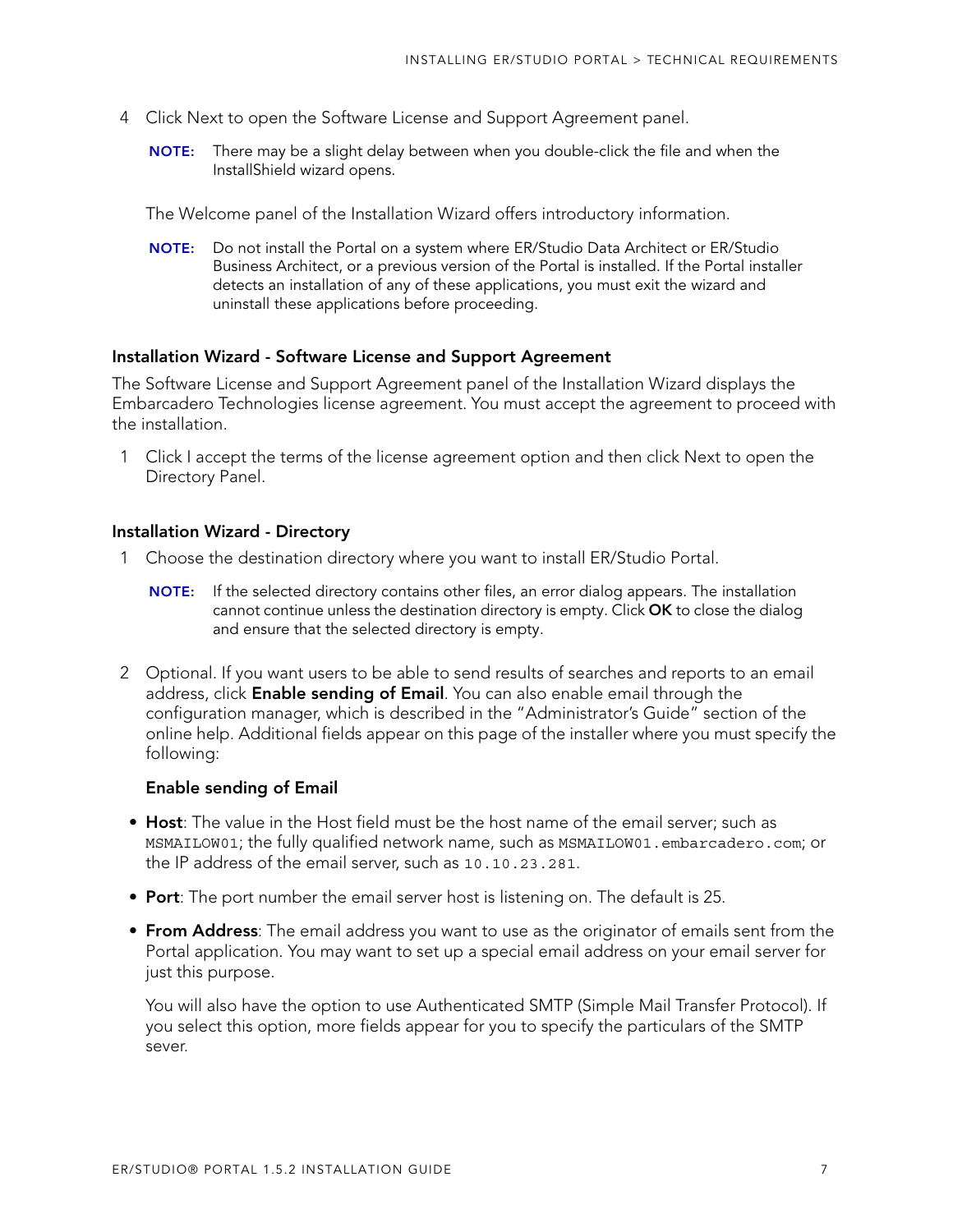#### **Use Authenticated SMTP**

- **User Name**: The network user name to be verified by the SMTP server for all outgoing email messages.
- **Password**: The password for the above.
- 3 Click **Next** to advance to the **Host and Port** panel.

#### <span id="page-7-0"></span>**Installation Wizard - Host and Port for ER/Studio Portal Tomcat Server**

On this page you must specify the following:

- **Host Name**: The value in the Host field must be the host name of the server that will run the Portal application; such as DEWKBROW01; or the fully qualified network name, such as DEWKBROW01.embarcadero.com; or the IP address of the system you are installing on, such as 10.10.23.281.
- **port**: The default port number is 80. If another application such as another browser-based application is already using port 80 on this system, enter an unused port number between 0 and 65535. For example, 0 and 139 are used for the NetBios Session Service in Windows. The ports in use depend on the platform and the services installed on the system. A commonly-used alternative is 8, although using a high number such as 10000 will probably reduce the chance of a conflict.

OPTIONAL. To enable users to log in to the Portal using their domain names and passwords and the Lightweight Directory Access Protocol (LDAP), select Enable LDAP Authentication. Additional fields will appear on the dialog where you must specify the following:

### **Enable LDAP Authentication**

• **LDAP URL**: The URL of the server running LDAP, such as

For an unsecured port:: ldap://10.40.40.94:389

For a secure port: ldaps://10.40.40.94:636

- **Manager DN**: The domain name for the administrative user that is used in order to authenticate users. This is the account that the portal will use to connect to the LDAP server to validate the user's credentials, for example, CN=User1,OU=Users,OU=ER STUDIO,DC=Torlabdomain,DC=com.
- **Manager Password**: In order to search for users, uses this password.
- **Search Base DN**: Name of the root node in LDAP from which to search for users, such as OU=Users,OU=ER STUDIO,DC=Torlabdomain,DC=com.
- **Search Attribute**: The attribute in LDAP holding the user's login name, such as sAMAccountName (for ActiveDirectory).
- **Test User/Password**: A sample user/password to attempt to authenticate against LDAP server, such as *user/password*. The installer uses this information to validate the given LDAP information.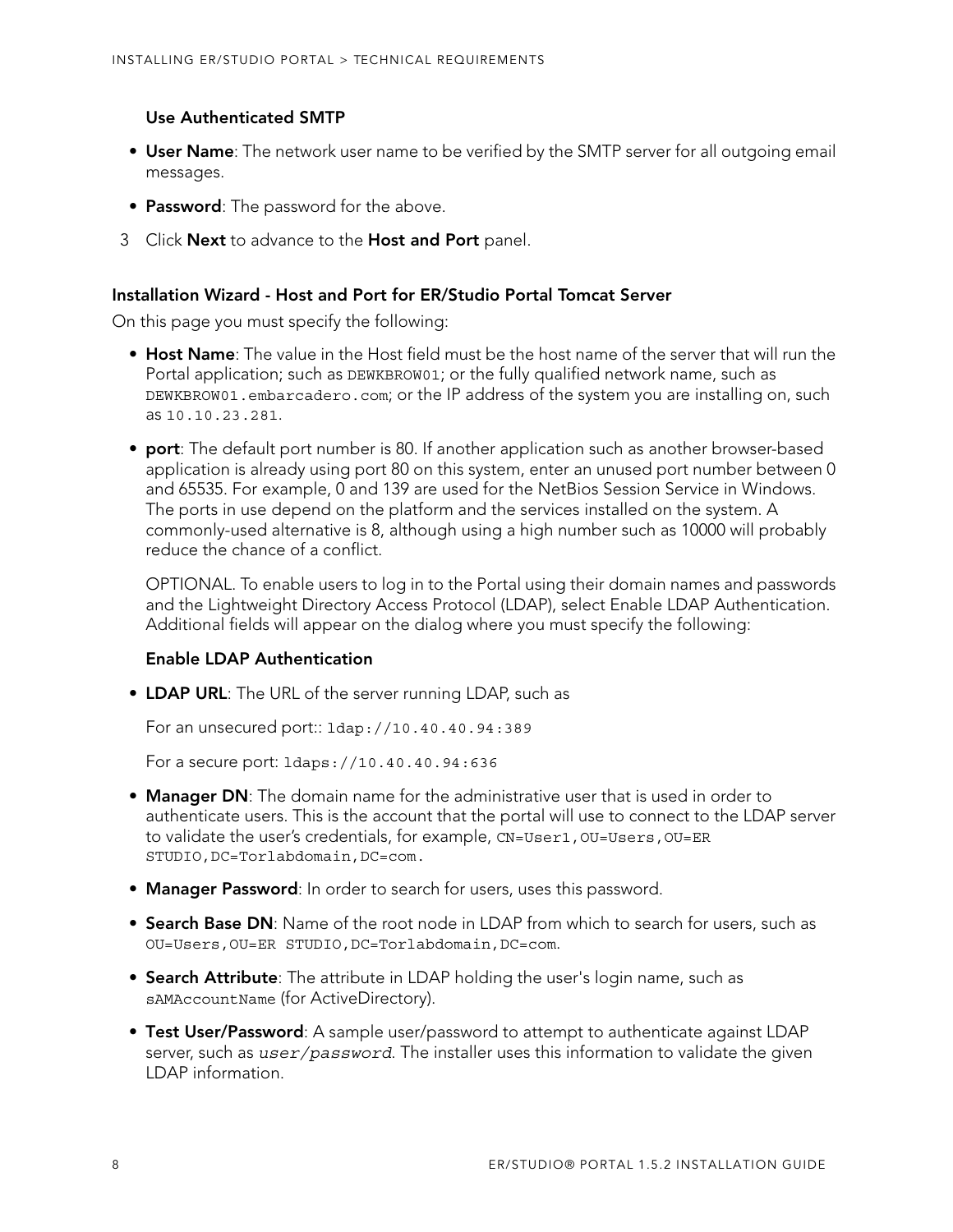4 Click **Next** to advance to the **Repository Information** panel.

If the specified port is invalid or in use by another application, you will receive an error message and need to change the Port setting to an unused port number before proceeding.

#### **Install Wizard - Repository**

Specify the target ER/Studio Repository that is the information source for the Reporting Repository. The Reporting Repository is the database ER/Studio Portal uses to store the information it gathers from the ER/Studio Repository.

| Field                    | Description                                                                                                                                                                                                                              |  |  |  |  |
|--------------------------|------------------------------------------------------------------------------------------------------------------------------------------------------------------------------------------------------------------------------------------|--|--|--|--|
| <b>Repository Server</b> |                                                                                                                                                                                                                                          |  |  |  |  |
| Version                  | Select the corresponding version of the ER/Studio Repository, 4.0, 4.5, 5.0 or 5.5.                                                                                                                                                      |  |  |  |  |
| Repo Server Name         | Specify the name of the machine where the ER/Studio Repository is installed.                                                                                                                                                             |  |  |  |  |
| Super User Login         | Specify the user name for a user with the Super User role in the ER/Studio Repository.                                                                                                                                                   |  |  |  |  |
| Password                 | Specify the password for a user with the Super User role in the ER/Studio Repository.                                                                                                                                                    |  |  |  |  |
| Repository Database      |                                                                                                                                                                                                                                          |  |  |  |  |
| <b>DBMS</b> Server Type  | Select the server type:<br>$\bullet$ Oracle<br>• IBM DB2 Universal Database<br>• Microsoft SQL Server                                                                                                                                    |  |  |  |  |
| <b>DBMS Host/Port</b>    | Specify the host name of the machine that contains the ER/Studio repository database.<br>This information is supplied by the DB Administrator.                                                                                           |  |  |  |  |
|                          | For SQL Server only, if the ER/Studio Repository runs on a SQL Server database that is<br>a named instance, specify the host name in the format of<br>HostName\NamedInstanceName, such as<br>DEWKBOW01.embarcadero.com\RepositoryServer. |  |  |  |  |
| DataBase Name            | Enter the name of the ER/Studio Repository database.                                                                                                                                                                                     |  |  |  |  |
| User Name                | Enter the user name for the ER/Studio Repository database.                                                                                                                                                                               |  |  |  |  |
| Password                 | Enter the password for the ER/Studio Repository database.                                                                                                                                                                                |  |  |  |  |
|                          | Note: The password fields are preserved when navigating back and forth during the<br>installation process.                                                                                                                               |  |  |  |  |

**NOTE:** Gather the following ER/Studio Repository information before proceeding.

1 After you have entered the required information, click **Connect** to test the JDBC connection.

The installation cannot continue until this connection has been established and the ER/ Studio Repository login and password have been validated. After all tests are passed and the connection is established, the Next button becomes available.

2 Click **Next** to advance to the Reporting Repository page.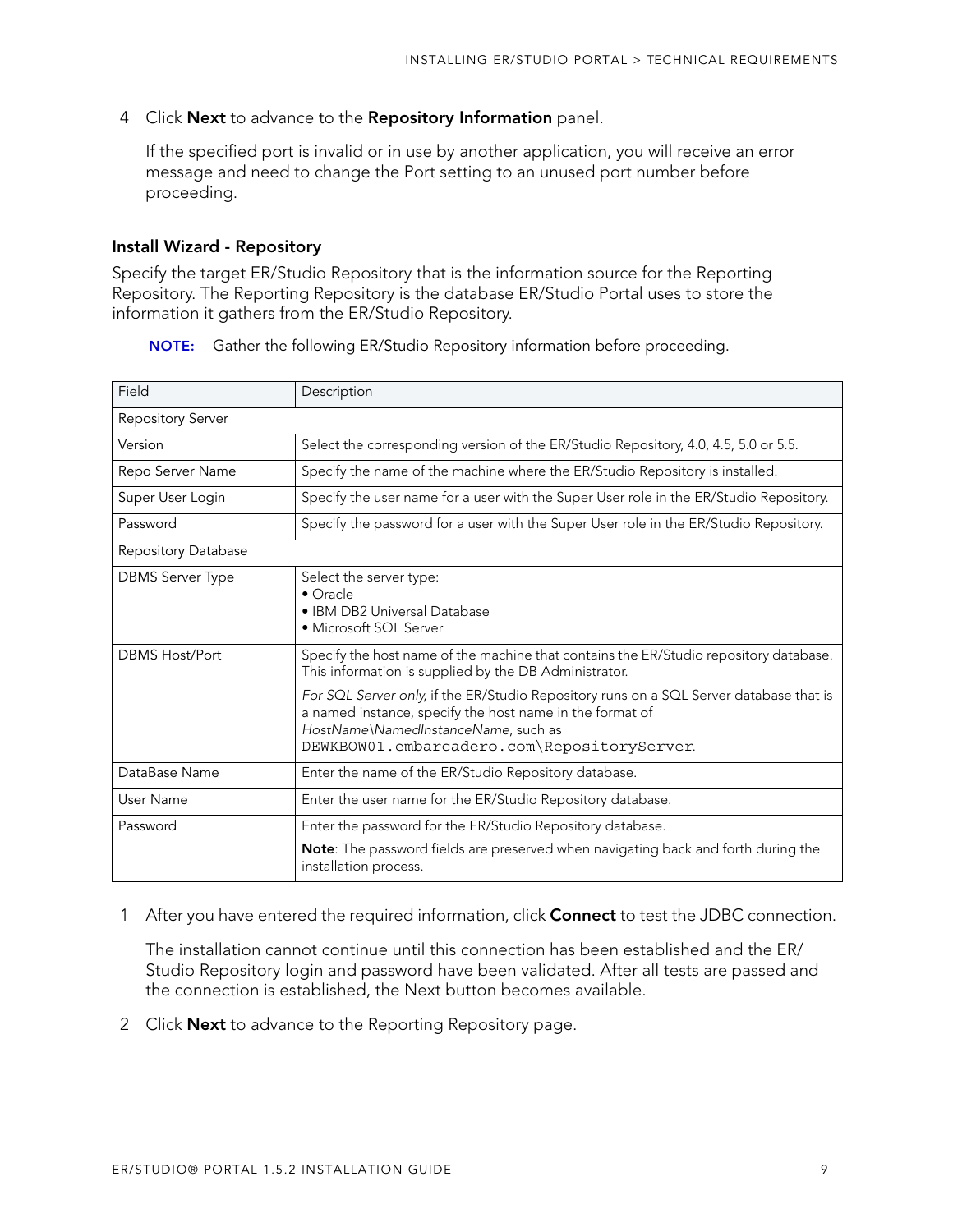### **Install Wizard - Reporting Repository**

On this page specify the details for the Reporting Repository.

- **NOTE:** There may be naming conflicts between the ER/Studio Repository and the Reporting Repository. If both repositories are installed on the same database server, different schema owners should be used.
- 1 Enter the information as indicated below.

| Field                                                                                                       | Description                                                                                                                                                                                                                                     |  |  |  |  |
|-------------------------------------------------------------------------------------------------------------|-------------------------------------------------------------------------------------------------------------------------------------------------------------------------------------------------------------------------------------------------|--|--|--|--|
| <b>DBMS</b> Server Type                                                                                     | Select the server type:<br>• Oracle<br>• IBM DB2 Universal Database<br>• Microsoft SQL Server                                                                                                                                                   |  |  |  |  |
|                                                                                                             | Note: The DBMS server type must match that of the ER/Studio Repository.                                                                                                                                                                         |  |  |  |  |
| <b>DBMS</b> Service Host: Port                                                                              | Enter the host name and port number of the DBMS Service. The DB<br>Administrator can provide you with this information.                                                                                                                         |  |  |  |  |
|                                                                                                             | For SQL Server only, if the Reporting Repository will run on a SQL Server<br>database that is a named instance, specify the host name in the format of<br>HostName\NamedInstanceName, such as<br>DEWKBOW01.embarcadero.com\ReportingRepository. |  |  |  |  |
| The information requested depends                                                                           | This information is supplied by the DB Administrator.                                                                                                                                                                                           |  |  |  |  |
| on the server type selected:<br>Database Name (if MSSQL is selected)<br><b>SID</b> (if Oracles is selected) | • For IBM DB2 Server only, an additional field appears where you must<br>enter Tablespace information. With DB2, the tablespace must exist in the<br>database and must be usable by this user with the input database name.                     |  |  |  |  |
| <b>DBName</b> (if IBM DB2 is selected)                                                                      | • For Oracle Server only, an additional field appears asking for Tablespace<br>information. With Oracle, the tablespace must exist in the database and it<br>can be used by the input admin user.                                               |  |  |  |  |
| Database Admin User                                                                                         | This information is supplied by the DB Administrator. The Admin User must<br>have the privilege to create reporting database tables, etc.                                                                                                       |  |  |  |  |
| Database Admin Password                                                                                     | This information is supplied by the DB Administrator.                                                                                                                                                                                           |  |  |  |  |
| Same as Admin<br>(This is only available for the MSSQL<br>database.)                                        | If the Same as Admin is not checked (default setting), you need to enter a<br>User Name and Password for read/write access to the reporting database<br>and click Next.                                                                         |  |  |  |  |
|                                                                                                             | If the <b>Same as Admin</b> is checked the User Name/Password fields<br>disappear and the Admin Name and Password are used as User Name and<br>Password.                                                                                        |  |  |  |  |
| User Name                                                                                                   | Enter the User Name necessary to access ER/Studio Portal's Reporting                                                                                                                                                                            |  |  |  |  |
| (This is only available for the MSSQL<br>database.)                                                         | Repository.                                                                                                                                                                                                                                     |  |  |  |  |
| Password                                                                                                    | Enter the Password necessary to access ER/Studio Portal's Reporting                                                                                                                                                                             |  |  |  |  |
| (This is only available for the MSSQL<br>database.)                                                         | Repository.                                                                                                                                                                                                                                     |  |  |  |  |

2 Select one of the three options for connecting to the Reporting repository and click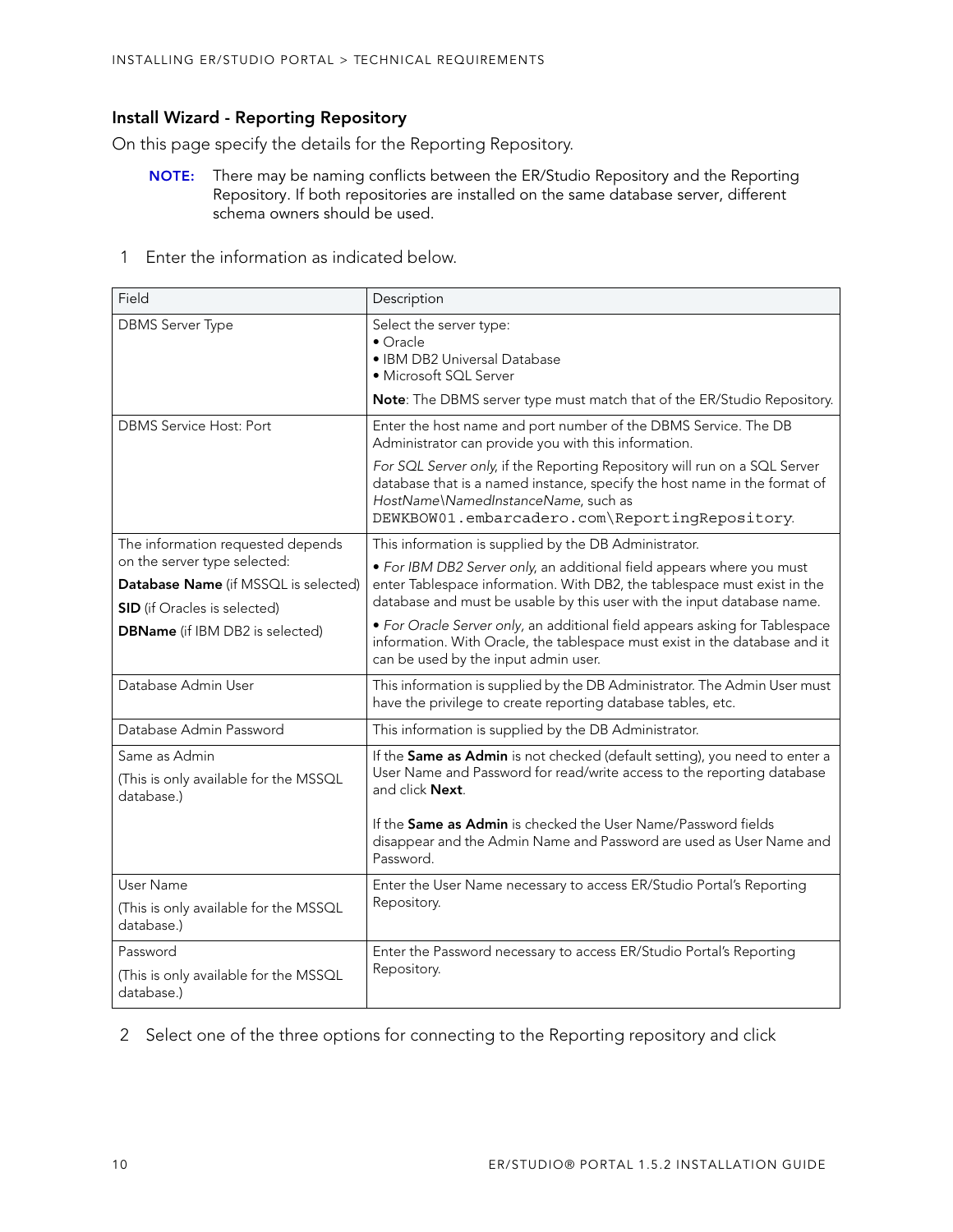#### **Connect**.

| Option                                        | Description                                                                                                                                                                                                                                            |  |  |  |
|-----------------------------------------------|--------------------------------------------------------------------------------------------------------------------------------------------------------------------------------------------------------------------------------------------------------|--|--|--|
| Initialize an existing, empty database        | This assumes that the Reporting Repository database exists and it is empty<br>with no tables. The "Admin" user must have the privilege to create<br>Reporting Repository schema. The Installer will run the SQL to create the<br>Reporting Repository. |  |  |  |
|                                               | <b>Note:</b> The Reporting Repository must be created by the Database<br>Administrator.                                                                                                                                                                |  |  |  |
|                                               | The portal installer is now ready to insert the Reporting Repository tables.<br>For an Oracle DB, the SID must exist for the installer to insert the tables<br>with the given user as the Owner.                                                       |  |  |  |
| Connect to an existing Repository<br>database | If you choose this option, the Reporting Repository must exist and all<br>Reporting Repository tables must be ready to be accessed by ER/Studio<br>Portal.                                                                                             |  |  |  |
|                                               | Note: If you are upgrading your Portal installation, select this option to<br>retain your connection to the ER/Studio Repository. If you choose this<br>option, after installing you must update the search index via the Admin<br>dashboard.          |  |  |  |
| Reinitialize current Repository<br>database   | The Reporting Repository database exists. The install will drop all reporting<br>tables and create a new reporting schema. The "Admin" must have the<br>privilege to drop the tables and create the Reporting Repository schema.                       |  |  |  |
|                                               | <b>Caution</b> : This is a destructive action.                                                                                                                                                                                                         |  |  |  |

After the connection is established the Next button becomes available.

3 Click **Next** to advance to the Solution Repository page.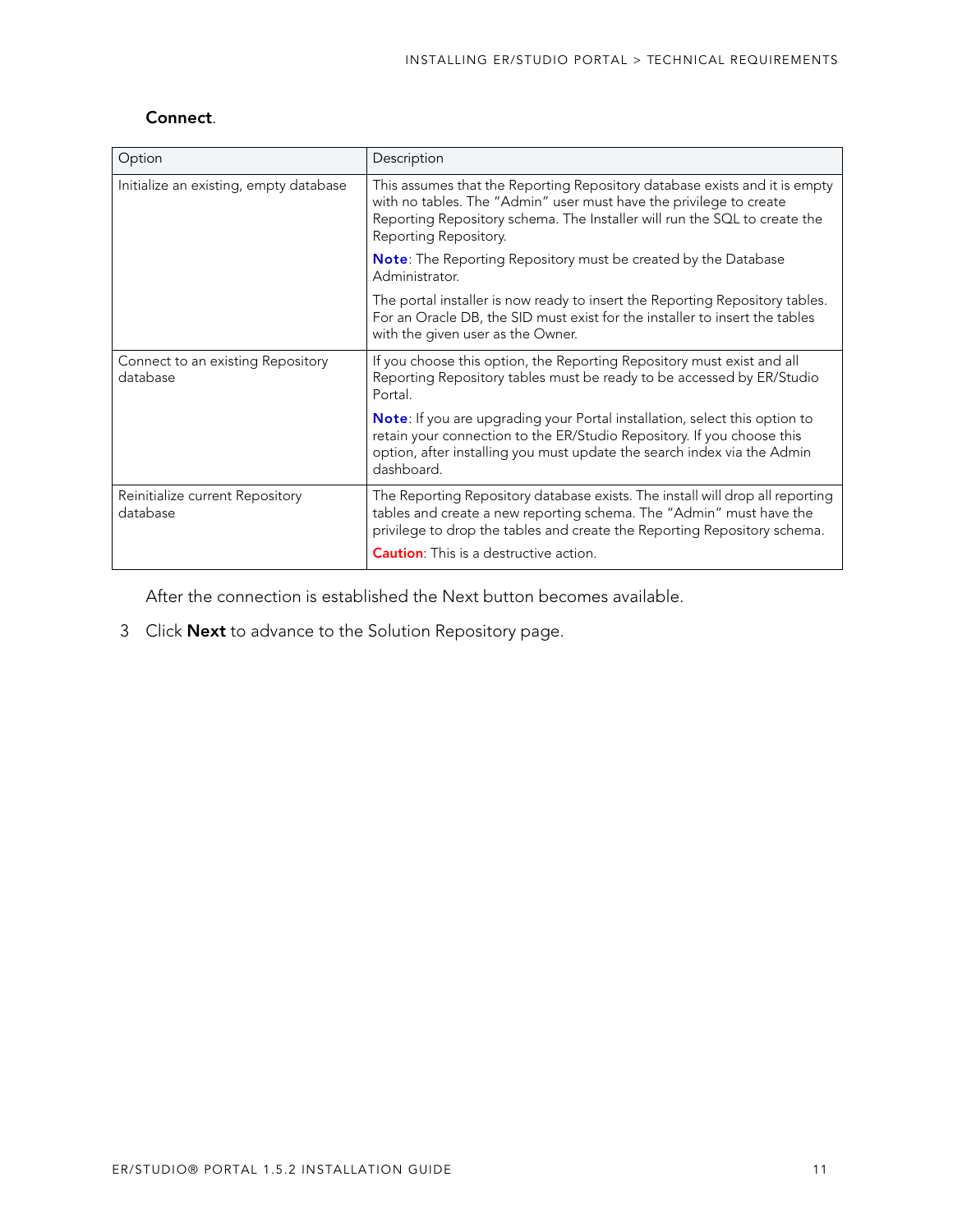#### **Installation Wizard - Solution Repository**

You must specify the details for the runtime database called the Solution Repository. This is the location where the access control list, report settings, and other runtime information is stored and maintained. Requests made to the platform to have actions executed rely on the action being defined in the Solution Repository.

1 Enter the information as indicated below.

| Field                                                                       | Description                                                                                                                                                                                                                                   |  |  |  |  |
|-----------------------------------------------------------------------------|-----------------------------------------------------------------------------------------------------------------------------------------------------------------------------------------------------------------------------------------------|--|--|--|--|
| <b>DBMS</b> Server Type                                                     | Select the server type:<br>• Oracle<br>· IBM DB2 Universal Database<br>· Microsoft SQL Server<br>Note: The DBMS server type must match that of the ER/Studio Repository.                                                                      |  |  |  |  |
| <b>DBMS</b> Service Host: Port                                              | Enter the host name and port number of the DBMS Service. The DB                                                                                                                                                                               |  |  |  |  |
|                                                                             | Administrator can provide you with this information.                                                                                                                                                                                          |  |  |  |  |
|                                                                             | For SQL Server only, if the Solution Repository will run on a SQL Server<br>database that is a named instance, specify the host name in the format of<br>HostName\NamedInstanceName, such as<br>DEWKBOW01.embarcadero.com\SolutionRepository. |  |  |  |  |
| Information requested here depends                                          | This information is supplied by the DB Administrator.                                                                                                                                                                                         |  |  |  |  |
| on the server type selected:                                                | • For IBM DB2 Server, an additional field appears where you must enter<br>Tablespace information. With DB2, the tablespace must exist in the<br>database and must be usable by this user with the input database name.                        |  |  |  |  |
| Database Name (if MSSQL is selected)<br><b>SID</b> (if Oracles is selected) |                                                                                                                                                                                                                                               |  |  |  |  |
| <b>DBName</b> (if IBM DB2 is selected)                                      | • If you select the Server Type Oracle an additional field appears asking for<br>Tablespace information. With Oracle, the tablespace must exist in the<br>database and must be usable by the input admin user.                                |  |  |  |  |
| Database Admin User                                                         | This information is supplied by the DB Administrator. The Admin User must<br>have the privilege to create solution database tables, etc.                                                                                                      |  |  |  |  |
| Database Admin Password                                                     | This information is supplied by the DB Administrator.                                                                                                                                                                                         |  |  |  |  |
| Same as Admin<br>(This is only available for the MSSQL<br>database.)        | If Same as Admin is not selected (default setting), you need to enter a User<br>Name and Password for read/write access to the solution database and<br>click Next.                                                                           |  |  |  |  |
|                                                                             | If Same as Admin is selected, the User Name/Password fields disappear<br>and the Admin Name and Password are used as User Name and Password.                                                                                                  |  |  |  |  |
| User Name                                                                   | Enter the User Name necessary to access the ER/Studio Portal Solution                                                                                                                                                                         |  |  |  |  |
| (This is only available for the MSSQL<br>database.)                         | repository.                                                                                                                                                                                                                                   |  |  |  |  |
| Password                                                                    | Enter the Password necessary to access the ER/Studio Portal Solution                                                                                                                                                                          |  |  |  |  |
| (This is only available for the MSSQL<br>database.)                         | repository.                                                                                                                                                                                                                                   |  |  |  |  |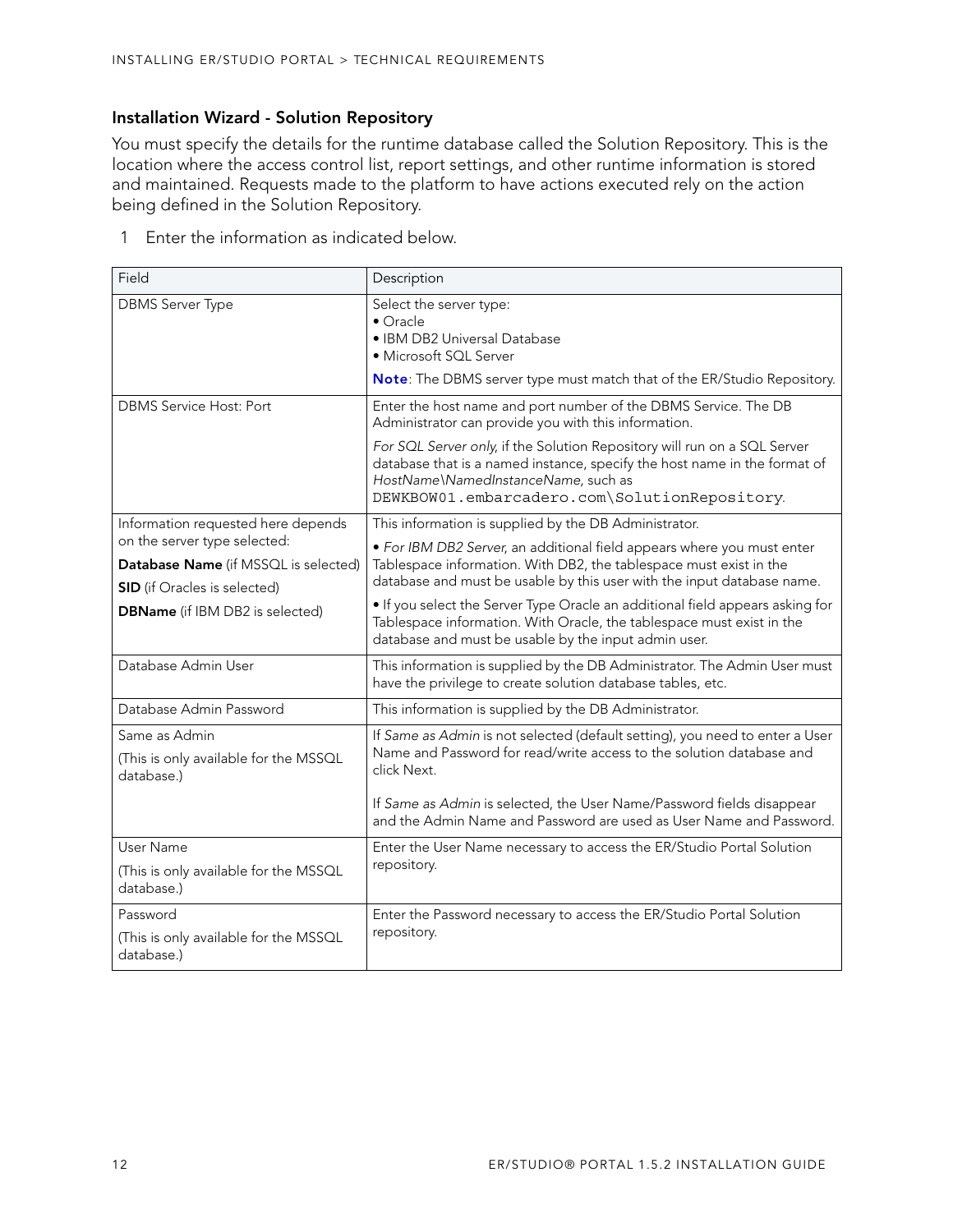2 Select one of the three options for connecting to the repository and click **Connect**.

| Option                                        | Description                                                                                                                                                                                                                                                                                                                                                                                                                                           |  |  |
|-----------------------------------------------|-------------------------------------------------------------------------------------------------------------------------------------------------------------------------------------------------------------------------------------------------------------------------------------------------------------------------------------------------------------------------------------------------------------------------------------------------------|--|--|
| Initialize an existing, empty database        | The Solution Repository exists and is empty. The "Admin" user must have<br>the privilege to create Solution Repository schema. The Installer will run<br>the SQL to create the Solution Repository.                                                                                                                                                                                                                                                   |  |  |
|                                               | <b>Note:</b> The Solution Repository must be created by the Database<br>Administrator.                                                                                                                                                                                                                                                                                                                                                                |  |  |
|                                               | The portal installer is ready to insert the Solution Repository tables. For an<br>Oracle DB, the SID must exist for the installer to insert the tables with the<br>given user as the Owner.                                                                                                                                                                                                                                                           |  |  |
| Connect to an existing Repository<br>database | The Solution Repository exists and all Solution Repository tables are ready<br>to be accessed by ER/Studio Portal.                                                                                                                                                                                                                                                                                                                                    |  |  |
|                                               | Note: If you are upgrading your Portal installation, select this option to<br>retain your connection to the ER/Studio Repository. Permissions will be<br>preserved but some of the solution repository information such as logs, will<br>become obsolete. If you choose this option, after the installation you must<br>update the solution repository via the Admin dashboard. If inherited roles<br>were used, you must synchronize the repository. |  |  |
| Reinitialize current Repository<br>database   | The Solution Repository database exists. The install will drop all solution<br>tables and create a new solution schema. The "Admin" must have the<br>privilege to drop the tables and create the Solution Repository schema.                                                                                                                                                                                                                          |  |  |
|                                               | <b>Caution:</b> This is a destructive action.                                                                                                                                                                                                                                                                                                                                                                                                         |  |  |

Once the connection is established the Next button becomes available.

3 Click **Next** to advance to the Summary Information page.

#### **Installation Wizard - Summary Information**

The Summary Information page summarizes the install information.

- 1 Review all the summary information. Click **Back** if you want to make any changes; otherwise, click **Install** to start the install process. A panel appears showing the progress of the installation.
- 2 When the Installation Wizard finishes, the final page appears.

You may see a message indicating that start up of the Apache Tomcat (ER/Studio Portal) service is in progress. However this occurs only if the service is still in the process of starting when the installation is complete.

- 3 Click Finish.
	- **NOTE:** If any errors occur during the installation, an Error page opens, which directs you to the log file located in the directory where you were installing the application - for example: C:\Program Files\Embarcadero\ERStudioPortalX.X\log.txt.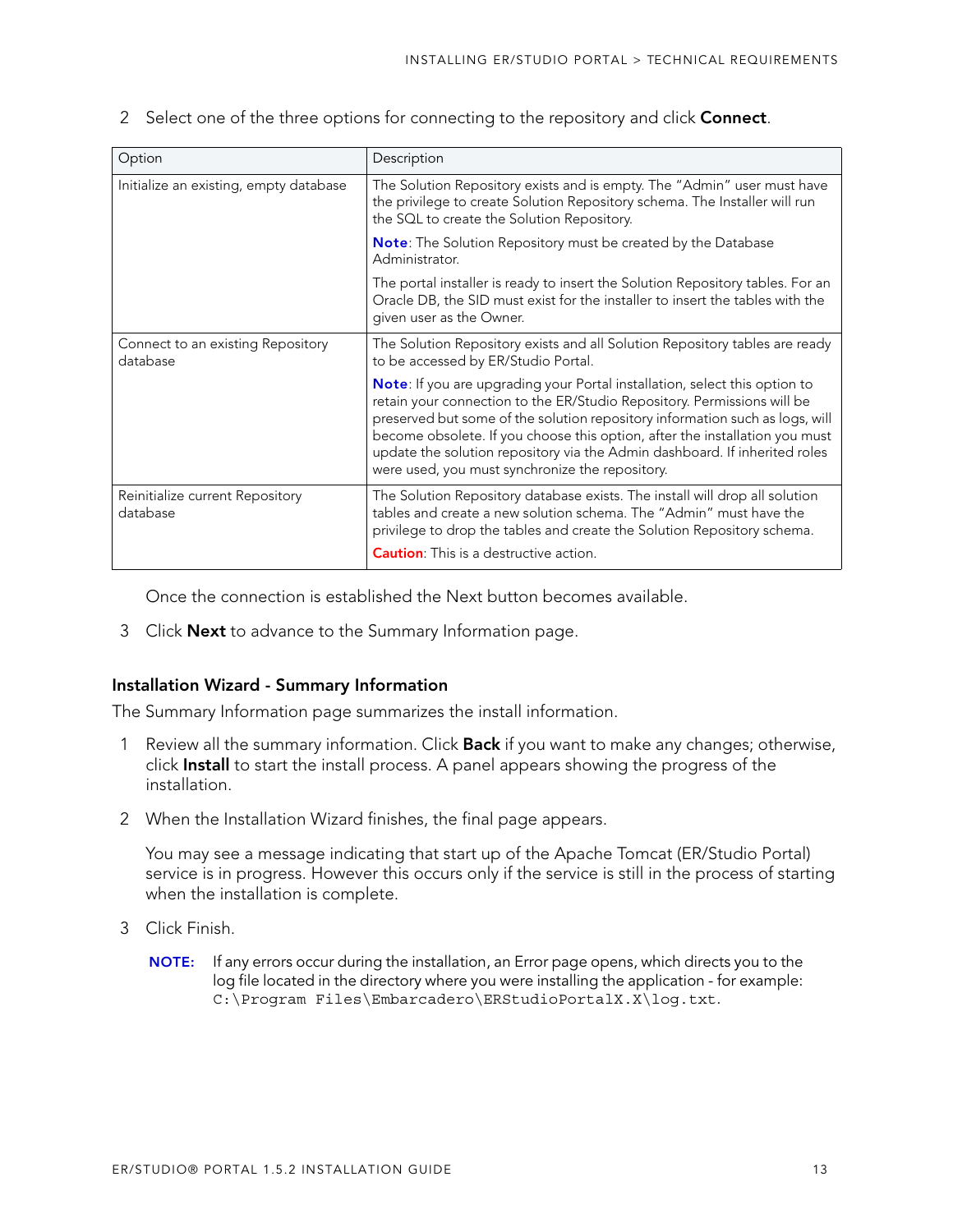#### **Changing Configuration Parameters**

The Configuration Manager allows you to change parameters defined during installation. These parameters include those related to the Portal, ER/Studio Repository, LDAP, email, Solution, and Reporting servers. Using the Configuration Manager, you can reconfigure the Portal without needing to reinstall the application. For more information, see the User Guide.

#### **Starting ER/Studio Portal**

Once the installation is complete, open a supported Web browser (see "Client System [Requirements" on page 6\)](#page-5-1) and browse to http://<**host**>:<**port**>/ersportal/, where <yourhost> and <your port> are the values you specified in the [Installation Wizard - Host and](#page-7-0)  [Port for ER/Studio Portal Tomcat Server](#page-7-0) fields above. The browser will show the portal Login page. Enter a valid login and password for the ER/Studio Repository as specified in the ER/ Studio Portal installer. If you have chosen to enable LDAP (Lightweight Directory Access Protocol) during the installation, you will need to provide your domain name as part of your user name in the format of domain name\username. The login must be a user with the Super User role in the ER/Studio Repository to access the Admin functionality in the portal.

# <span id="page-13-0"></span>UPGRADING ER/STUDIO PORTAL

When a new version of ER/Studio Portal becomes available, you should upgrade to take advantage of the latest features and fixes. Also, when the ER/Studio Repository software is upgraded, you must upgrade the Portal. The Repository and Portal software releases are synchronized to ensure Portal users can take advantage of any Repository updates.

Upgrading the Portal requires a reinstallation of the Portal application. Follow the installation instructions in the previous section to accomplish this but keep in mind that re-initializing the reporting and solution databases is the cleanest way to do an upgrade because it drops and recreates the repository schema, along with any associated (obsolete) data. Using this option means that data in the reporting or solution repository does not need to be migrated when the schema has changed. However, choosing to re-initialize the solution repository means that any permissions that have been assigned within the portal, such as permission to perform actions and access reports, will be lost. So, if you want to keep these, choose the option to connect to an existing repository. Similarly, if you choose to reinitialize the reporting repository, you will lose all reporting data, which means a complete resynchronization with the ER/Studio Repository will need to be done. If you choose to connect to existing solution and reporting repositories, the solution repository and search index must be updated from the Portal Admin page by running the Update Solution Repository and Update Search Index operations.

Once the Portal application is upgraded, you must resynchronize the Portal with the Repository if you are also upgrading the ER/Studio Repository. ER/Studio upgrades usually require the diagrams to be updated to the latest version. Once the Repository diagrams have been updated, you must synchronize the Portal Repository to ensure that it is up to date. For information on synchronizing the Portal with the Repository, see the "Administrative Tasks" section of the User Guide.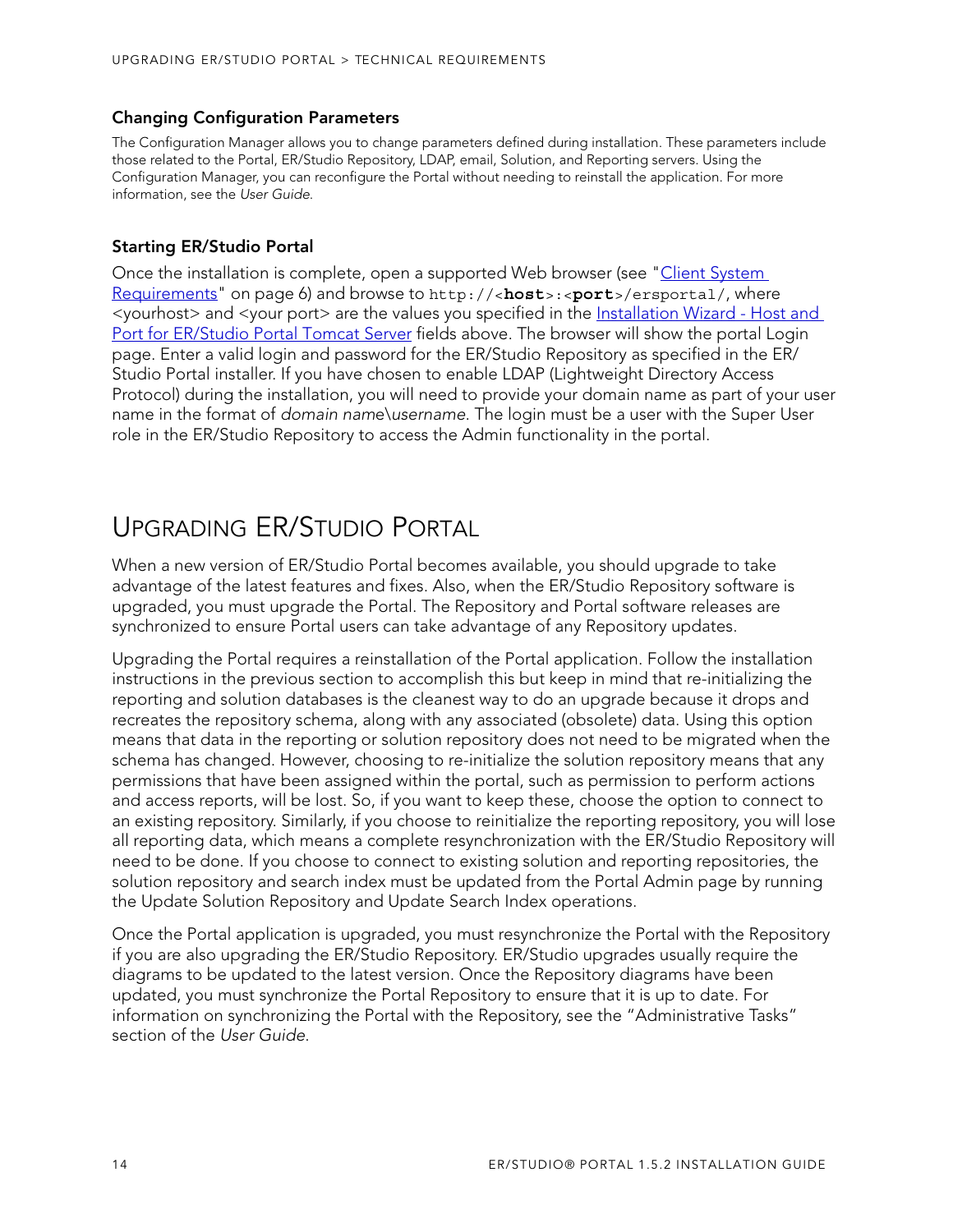#### **Notes**

**For 1.0.1 to 1.5 Upgrades**: If you are upgrading from 1.0.1 and have chosen to connect to an existing reporting repository, some diagrams may be resynchronized during the next Synchronization (ETL) process even if they have not changed in the ER/Studio Repository.

**For DB2 Users**: If you area upgrading to 1.5 and have chosen to connect to an existing DB2 reporting repository, the database administrator must execute the following commands on the database server before you can synchronize the reporting database or run reports on it:

REORG TABLE [REPORT\_DB\_OWNER]. AUDIT\_DIAGRAM; REORG TABLE [REPORT DB OWNER]. ATTRIBUTE; REORG TABLE [REPORT\_DB\_OWNER]. DOMAIN; REORG TABLE [REPORT DB OWNER]. SUBMODEL;

# <span id="page-14-0"></span>LICENSING ER/STUDIO PORTAL

After installing ER/Studio Portal, you must set up the licensing. ER/Studio Portal has a standard concurrent license that allows one administrator connection. You do not need to purchase licenses for ER/Studio Enterprise users. Their ER/Studio Enterprise license includes Portal use. The Portal uses three connection types:

- **Base Administrator Connection**: This is the grace connection that comes standard with the Portal.
- **Concurrent User Connection**: The total number of connections at one time is restricted to the number purchased. There is no restriction on a login name being used more than once simultaneously to instantiate multiple user sessions.
- **Exclusive User Connection**: The total number of connections at one time is restricted to the number of ER/Studio Enterprise licenses, including node locked and floating licenses. Exclusive user connections are assigned to an ER/Studio Enterprise user and the user cannot have more than one user session running at any one time.

Add-on licenses are concurrent licenses and have a serial number that must be registered for validation. You can also purchase additional add-ons with 5, 10, 20, or 50 connections.

You can also set up an [Evaluation License.](#page-18-0)

#### **Understanding the User Login Authorization Process**

When an administrator or non-administrator attempts to log in to the Portal, the system determines whether or not to authorize the user, and the type of license to use, according to the following rules: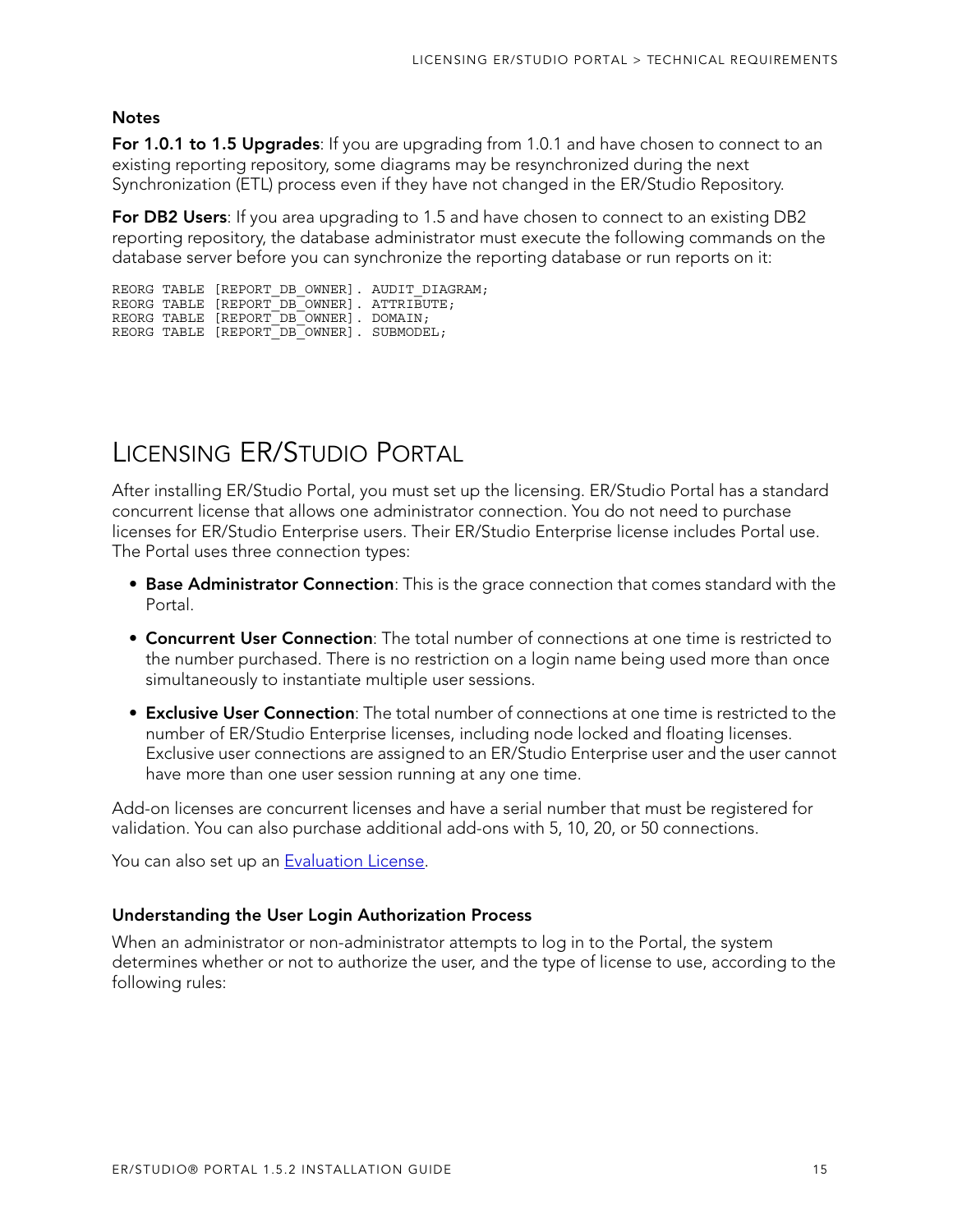For Administrators:

- 1 If the user has been assigned an exclusive connection, the exclusive connection is used. If the exclusive connection is already in use, login fails.
- 2 If the user has not been assigned to an exclusive connection, and a concurrent connection is available, the concurrent connection is used. If a concurrent connection is unavailable, the grace connection is used. If the grace connection is already in use, login fails.

For Non-Administrators:

- 1 If the user has been assigned an exclusive connection, the exclusive connection is used. If the exclusive connection is already in use, login fails.
- 2 If the user has not been assigned an exclusive connection, and a concurrent connection is available, the concurrent connection is used. If no concurrent connections are available, login fails.

#### **Additional License Information**

Inactive users are automatically timed out 30 minutes after the last user interaction. This is so licenses/connections are freed up even if a user forgets to close the browser or logout.

The Administrator can view the current sessions logged into the portal on the License Admin interface.

The License Admin interface displays the amount of time the users have been inactive.

The user activity is archived so that the Admin can see activity over time and determine if more licences need to be purchased. The Activity Dashboard shows information on both Login and Connection activity that can help you determine whether new licenses need to be purchased.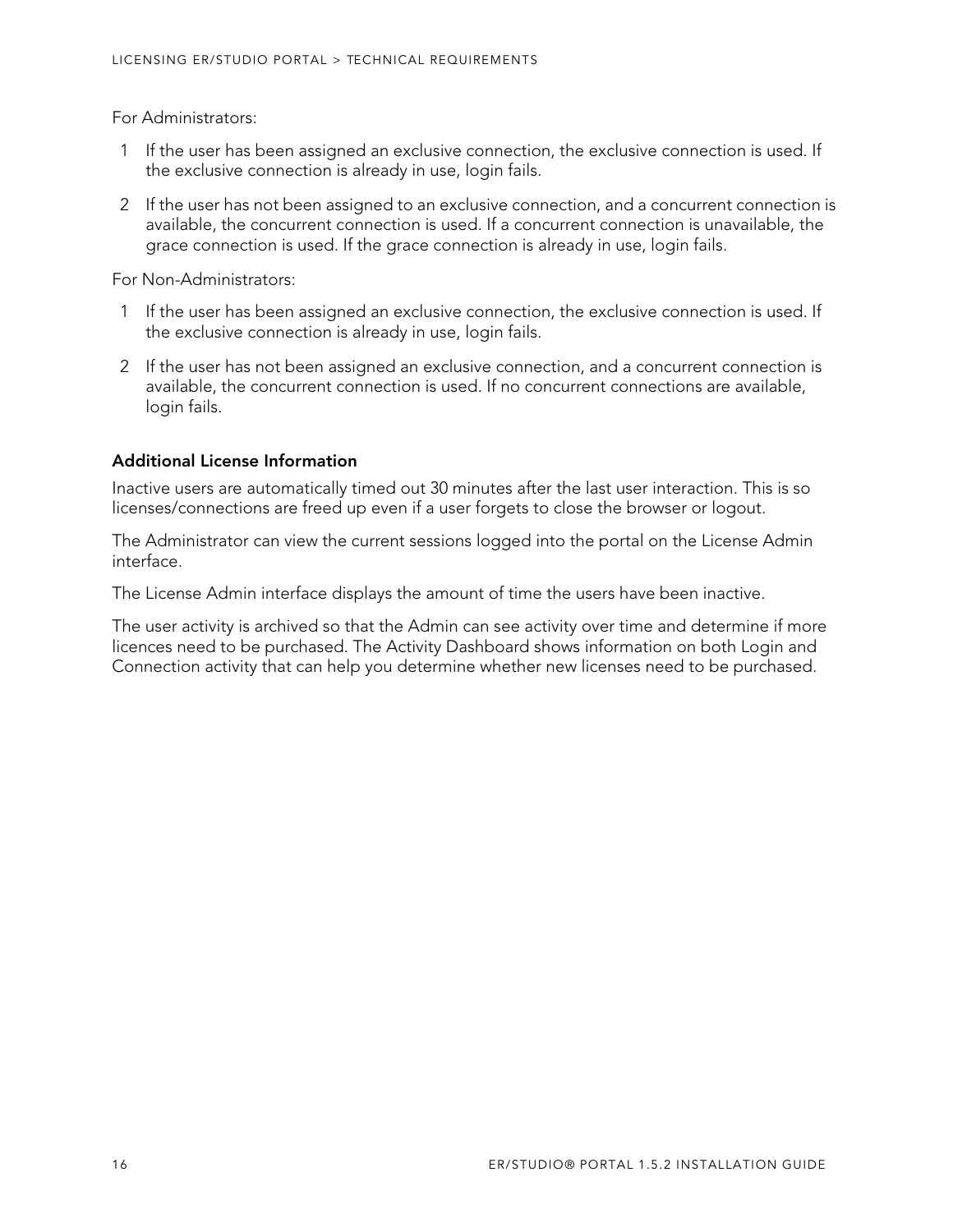## <span id="page-16-0"></span>MANAGING LICENSES

The elements of the License Administration page are explained below:

| <b>EMBARCADERO</b><br><b>TECHNOLOGIES.</b>                                                                            |                                                                                                      |               |                             | Welcome Admin +   Logout   Help                       |  |
|-----------------------------------------------------------------------------------------------------------------------|------------------------------------------------------------------------------------------------------|---------------|-----------------------------|-------------------------------------------------------|--|
| ↑ Home   국 Explore   ③ Reports   S. Admin                                                                             |                                                                                                      |               | Search:                     | Q Advanced                                            |  |
| License Administration<br>Admin<br>Use this page to manage your ER/Studio Portal licenses.                            |                                                                                                      |               |                             |                                                       |  |
| License Add-on Status: 1 base administrator session, UNLIMITED concurrent user sessions, 0<br>exclusive user sessions |                                                                                                      |               |                             |                                                       |  |
| ARFF-SUASDD-10<br>F5AGBG-A2ZO                                                                                         | Serial No.         Days Left    Connections    Connection Type<br><b>UNLIMITED</b><br>Concurrent     | $\mathcal{P}$ |                             |                                                       |  |
| Actions<br>3<br>Register Add-on License   Manage Exclusive Connections<br>Refresh                                     |                                                                                                      |               |                             |                                                       |  |
| Current User Sessions: 1 concurrent and 0 exclusive                                                                   |                                                                                                      |               |                             |                                                       |  |
| <b>Admin</b><br>10.40.16.136<br>$\mathbf{1}$                                                                          | # User Name Remote Host Remote IP Logged In Since<br>10.40.16.136 Fri Aug 21 14:21:55 EDT 2009 00:25 |               | <b>Inactive For (mm:ss)</b> | <b>Connection Type</b><br><b>Action</b><br>Concurrent |  |
| Version:<br>Build Id:                                                                                                 |                                                                                                      |               |                             | ER/Studio Portal<br>Click here for more information   |  |

- 1 Displays the license Add-on Status that indicates how many user sessions are allowed. There are two user session license types available:
- **Concurrent user sessions**: Number of connections available to use concurrently. Concurrent licenses do not restrict the number of Portal connections made by the same user.
- **Exclusive user sessions**: Number of exclusive user sessions licensed. Exclusive user licenses restrict the user to one Portal connection and can be assigned to ER/Studio Enterprise users.
- 2 Lists all registered and activated license add-ons.
- 3 There are three Actions links:
	- **Refresh**: Updates the licensing module by rereading the license file from the disk.
	- **Register Add-on License**: Opens the registration page and populates the registration code with a unique number that identifies the machine on which the portal is installed and is generated by the licensing module.
	- **Manage Exclusive Connections**: Opens the Exclusive Connection Administration page where the administrator can allocate exclusive licenses to ER/Studio Enterprise users, up to the maximum number shown in the License Add-on Status.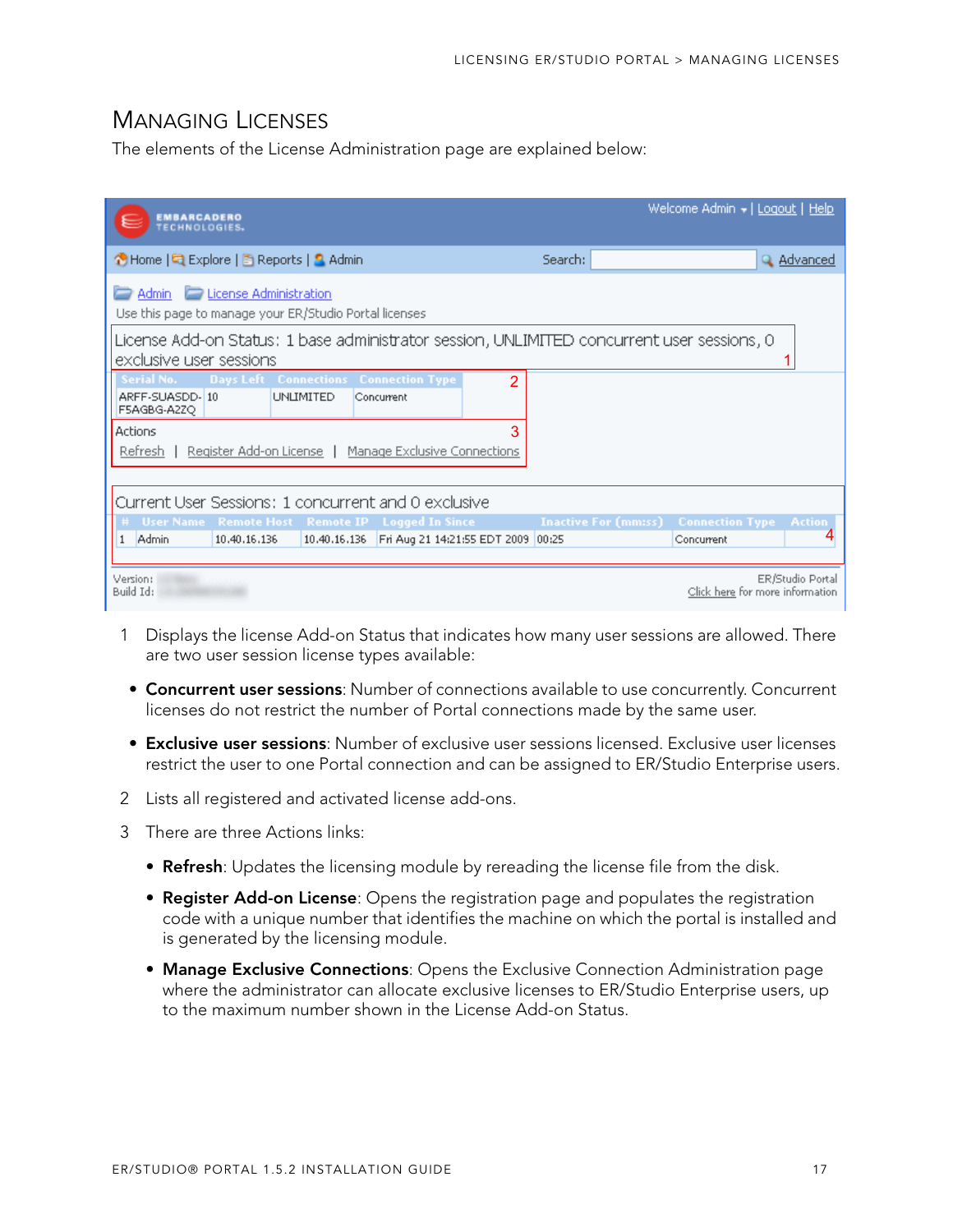- 4 Lists the users that are currently using the application. This table also shows the remote host id, remote IP address, the date and time when the user logged in, and how long the user has been inactive. The Connection Type column displays Exclusive or Concurrent depending on the license type the user is using for this connection.
	- **NOTE:** If the maximum number of connections is reached, the next login attempt will get the following error message: "Too many open sessions, please contact your administrator or [Key@embarcadero.com](mailto:key@embarcadero.com?subject=License Add-on Serial Number Request) to purchase more licenses."

The Action column in this section allows to the administrator to log off (disconnect) users. The current user cannot disconnect himself.

## <span id="page-17-0"></span>REGISTERING LICENSES

- 1 Log in to the application as an Administrator.
- 2 On the Dashboard, click **Admin** to open the Admin Services page, then click **Licenses**.
- 3 Under Actions, click **Register add-on license** and a **Product Registration** page appears.
- 4 Enter the serial number that you received from [Key@embarcadero.com](mailto:key@embarcadero.com?subject=License Add-on Serial Number Request) and click Next.
	- **NOTE:** You must have a serial number for each add-on. For example if you bought 25 licenses you would receive two serial numbers, one for 20 connections and one for five. You must register each serial number in order to have the 25 connections. You must complete all the licensing steps for each serial number to register each add-on.
- 5 The Registration Code is a number that identifies the machine and is generated by the licensing module.
- 6 On the **Embarcadero Product Registration Login** page, you can login to your existing Developer Network account or create a new account.
	- If you have an existing account enter your login name or e-mail address, your password, and click **Next**.
	- Click **Create Account** if you need a new user account. Fill in the required information and click **Next**.
- 7 Review the Product, Serial Number, and Registration Code information on the Product Registration page and then select either to download or e-mail the activation file.
- 8 If you select **Download**, a File Download dialog opens. Click **Save** and save the file in the appropriate folder WIndows folder: [product install folder]\license, for example C:\Program Files\ERStudioPortalX.X\license.
- 9 If you choose to have the activation file e-mailed to you, you will get an auto-generated message from Embarcadero-licensing. Open the e-mail and save the attached reg\*.txt file in the appropriate WIndows folder: [product install folder]\license, for example C:\Program Files\ERStudioPortalX.X\license, before starting the product: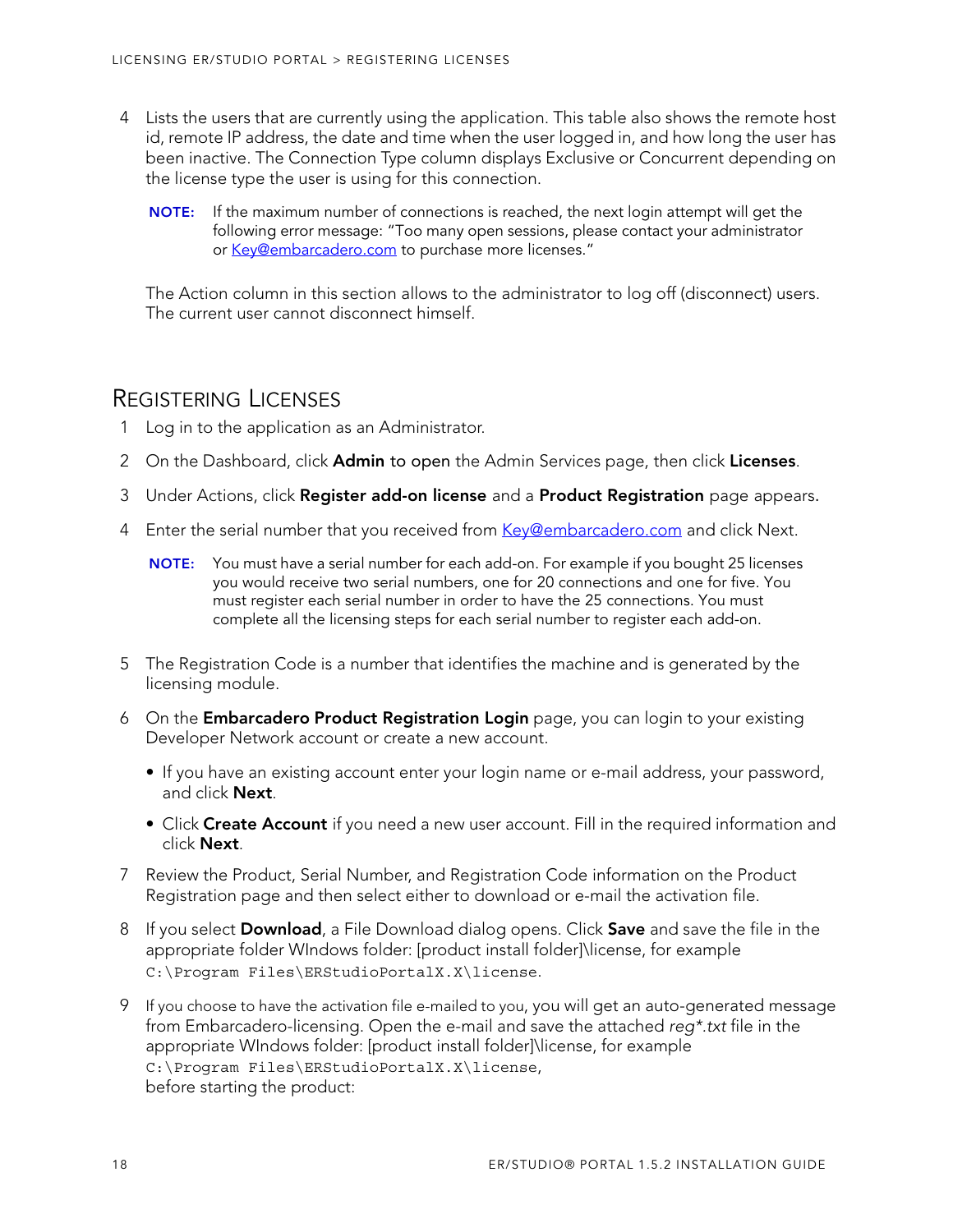- 10 Close the Product Registration Page.
- 11 Click **Refresh** on the License Administration page and the add-on license information is updated.

| <b>EMBARCADERO</b><br><b>TECHNOLOGIES</b>                                                                                           |                                                                                |                                    |  |         |                             | Welcome Admin →   <u>Logout</u>   <u>Help</u> |                  |
|-------------------------------------------------------------------------------------------------------------------------------------|--------------------------------------------------------------------------------|------------------------------------|--|---------|-----------------------------|-----------------------------------------------|------------------|
| ↑ Home   국 Explore   ③ Reports   S. Admin                                                                                           |                                                                                |                                    |  | Search: |                             |                                               | Q Advanced       |
| Admin <b>Collision</b> License Administration<br>Use this page to manage your ER/Studio Portal licenses                             |                                                                                |                                    |  |         |                             |                                               |                  |
| License Add-on Status: 1 base administrator session, UNLIMITED concurrent user sessions, 0<br>exclusive user sessions               |                                                                                |                                    |  |         |                             |                                               |                  |
| Serial No.<br>ARFF-SUASDD-10<br>F5AGBG-A2ZQ                                                                                         | <b>Days Left Connections Connection Type</b><br><b>UNLIMITED</b><br>Concurrent |                                    |  |         |                             |                                               |                  |
| Actions<br>Register Add-on License   Manage Exclusive Connections<br>Refresh<br>Current User Sessions: 1 concurrent and 0 exclusive |                                                                                |                                    |  |         |                             |                                               |                  |
| # User Name Remote Host Remote IP Logged In Since                                                                                   |                                                                                |                                    |  |         | <b>Inactive For (mm:ss)</b> | <b>Connection Type</b>                        | <b>Action</b>    |
| Admin<br>10.40.16.136<br>$\mathbf{1}$                                                                                               | 10.40.16.136                                                                   | Fri Aug 21 14:21:55 EDT 2009 00:25 |  |         |                             | Concurrent                                    |                  |
| Version:<br>Build Id:                                                                                                               |                                                                                |                                    |  |         |                             | Click here for more information               | ER/Studio Portal |

# <span id="page-18-0"></span>REQUESTING AN EVALUATION LICENSE

The product is shipped with a base license that allows one administrator connection with no expiration date. An evaluation license is effective for 30 days with unlimited connections. At expiration, those connections are no longer included when calculating the number of available connections. The evaluation license add-on status displays how many days are left in the evaluation period.

To request an Evaluation license, contact [Key@embarcadero.com.](mailto:key@embarcadero.com?subject=License Add-on Serial Number Request)

# <span id="page-18-1"></span>RECOMMENDED NEXT STEPS

Once ER/Studio Portal is licensed, the next step is to synchronize the reporting repository. The first time you synchronize the reporting database, it is recommend that you execute it manually via the Execute Synchronization Process action on the Synchronization Admin page. When synchronizing with a large repository, use the filtering mechanism to enable you to access diagrams you are most interested in reporting on immediately. The synchronization process can be quite lengthy depending on the size of the ER/Studio Repository. For more information, see "Administrator's Guide"in the User Guide.